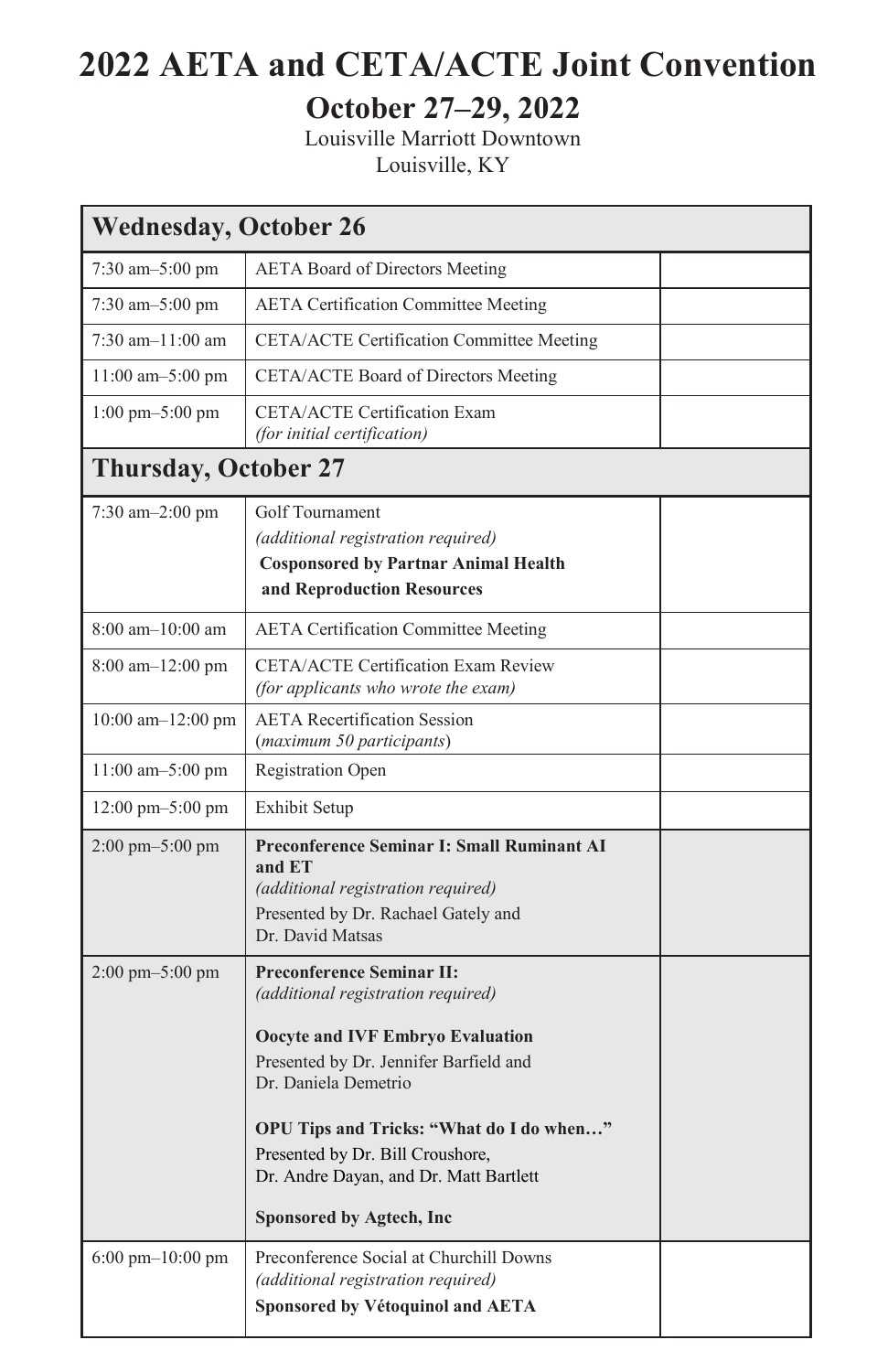| <b>Friday October 28</b>            |                                                                                                                                                                                                                                                                                   |  |  |  |
|-------------------------------------|-----------------------------------------------------------------------------------------------------------------------------------------------------------------------------------------------------------------------------------------------------------------------------------|--|--|--|
| 6:45 am $-5:00$ pm                  | Registration Open                                                                                                                                                                                                                                                                 |  |  |  |
| $6:45$ am $-5:00$ pm                | Exhibits Open                                                                                                                                                                                                                                                                     |  |  |  |
| $6:45$ am $-7:45$ am                | Christian Family Breakfast<br>(additional registration required)<br>Presented by Dr. Glenn Crumpler                                                                                                                                                                               |  |  |  |
| $6:45$ am $-7:45$ am                | <b>Breakfast</b><br><b>Sponsored by PETS</b>                                                                                                                                                                                                                                      |  |  |  |
| $7:45$ am $-8:00$ am                | Welcome and Exhibitor/Sponsor Recognition                                                                                                                                                                                                                                         |  |  |  |
| $8:00$ am $-8:30$ am                | <b>Session 1: Recombinant FSH</b><br>Presented by Dr. Scott Jaques                                                                                                                                                                                                                |  |  |  |
| $8:30$ am $-9:20$ am                | <b>Session 2: Slaughterhouse Beef Embryo Production</b><br>Presented by Alex Blonski and Dr. Brady Hicks                                                                                                                                                                          |  |  |  |
| $8:45$ am $-3:00$ pm                | <b>Companion Tour:</b><br>(additional registration required)                                                                                                                                                                                                                      |  |  |  |
| $9:20$ am $-9:50$ am                | Session 3: Beef Embryos on Dairy – ET and<br><b>Pregnancy Outcomes</b><br>Presented by Dr. Clint Walhof                                                                                                                                                                           |  |  |  |
| $9:50$ am $-10:15$ am               | <b>Break and Poster Session</b><br><b>Sponsored by PETS</b>                                                                                                                                                                                                                       |  |  |  |
| $10:15$ am $-11:45$ am              | <b>AETA</b> Certification Session<br>Presentations by members of the AETA Certification<br>Committee, Dr. Keith Poulsen, and Dr. Ashley<br>Swenson                                                                                                                                |  |  |  |
| $10:15$ am $-11:45$ am              | <b>CETA/ACTE Session</b>                                                                                                                                                                                                                                                          |  |  |  |
| $10:15$ am $-11:45$ am              | <b>Student/Technician Session</b><br>Presented by Dr. Tyler Dohlman and<br>Marianna Jahnke                                                                                                                                                                                        |  |  |  |
| 11:45 am-12:45 pm                   | <b>Student/Mentor Lunch</b><br>All students attending the convention are welcome to<br>attend the student/mentor lunch.<br>Attendees will get food from the main lunch area and<br>then gather in the meeting room to eat (beverages and<br>cutlery will be in the meeting room). |  |  |  |
| 11:45 am-12:45 pm                   | Lunch<br><b>Sponsored by PETS</b>                                                                                                                                                                                                                                                 |  |  |  |
| 11:45 am-12:45 pm                   | <b>AETA-CETA/ACTE Joint Annual</b><br><b>Convention Meeting</b>                                                                                                                                                                                                                   |  |  |  |
| 12:45 am-1:45 pm                    | Session 4: Sex-Sorted Semen Use in AI, ET, and IVF<br>Presented by Dr. Pablo Juan Ross                                                                                                                                                                                            |  |  |  |
| $1:45 \text{ pm} - 2:40 \text{ pm}$ | <b>Session 5: Shipping and Insuring Embryos</b><br>Presented by John Stoesser                                                                                                                                                                                                     |  |  |  |
| $2:40 \text{ pm} - 3:10 \text{ pm}$ | <b>Break and Poster Session</b><br><b>Sponsorship Opportunity!</b>                                                                                                                                                                                                                |  |  |  |
| $3:10 \text{ pm} - 4:00 \text{ pm}$ | <b>Session 6: Sexcel Sexed Semen</b><br>Presented by Mike Donnelly                                                                                                                                                                                                                |  |  |  |